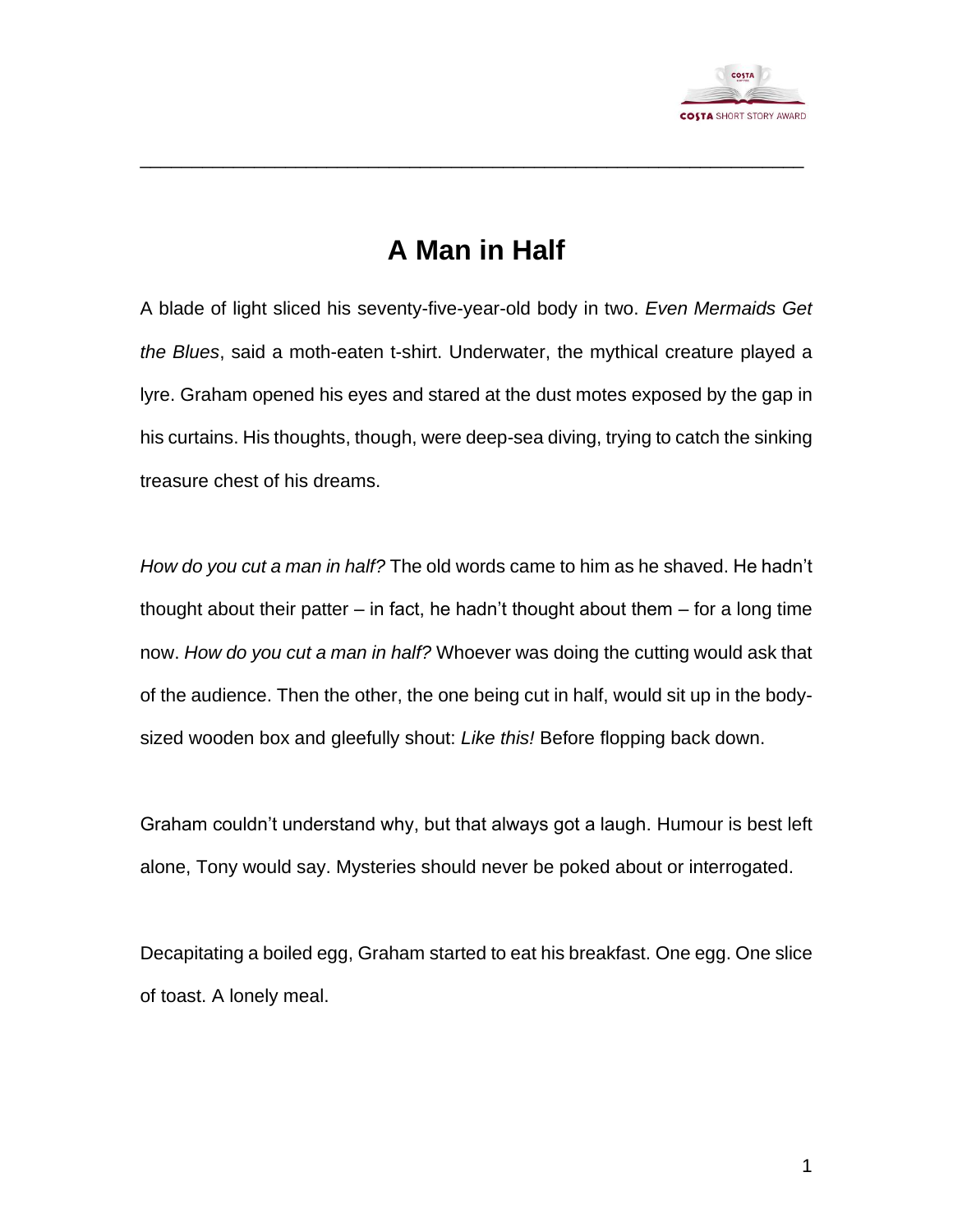

Strangely, decades of solitude had given him a look of curiosity. Widened his eyes, slackened his bite. And he was curious. Still. About life. But also, he knew his place. He knew that a man in his seventies with little money, no family, and a smattering of acquaintances needed to proceed with humility. *Do not impose yourself. Take what you are given.* This attitude didn't stop him from living. It just kept him alert to the limitations of hope.

What had happened to his friends? He had had friends. Good ones. But people marry, get drawn away by the gravitational pull of family. He thought of the interplanetary dance of the dust motes in the morning's light. Constellations of togetherness with him as a witness. People also died. Men of his generation, of his kind, died a lot. There was Tony, of course. But Tony wasn't a friend.

That day – it was Thursday, and that was why he had shaved - the Ethiopian family in the flat next door played music from mid-morning onwards. Graham didn't mind. Unfamiliar percussion guided him through long daydreams and he found himself saying the words 'Addis Ababa' out loud. He liked the way it felt to shape those sounds. He elongated vowels at random; sometimes the A of Addis, sometimes the second A of Ababa. Or even the last. Ababaaaaaaaaaah, enjoying the exploding the Bs.

Graham had never set foot on the continent of Africa. He knew, now, that he never would. Childishly over-articulating syllables comprising the name of a place he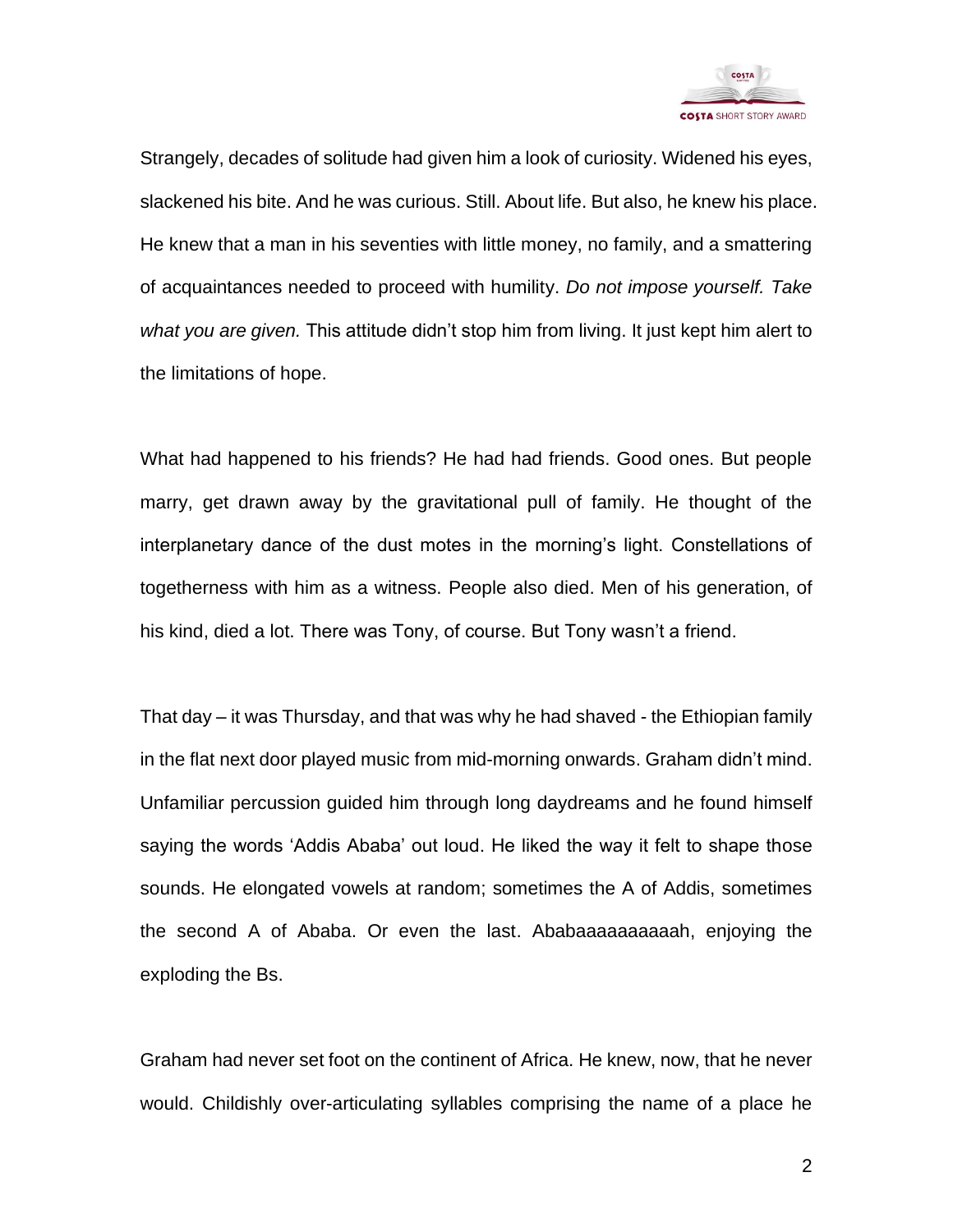

would never see, orchestrating the music of words he would never speak to a taxi driver or a person behind a counter in an airport, was as close as Graham would get to any more geographical adventure.

Every Thursday evening, the same pointless drama. What would he wear to The Bells? The charity shop mermaid t-shirt had been acceptable for several years until it tipped from devil-may-care holey to raggedy hobo and was relegated to sleepwear. Also, t-shirts felt like a slimmer man's game. A shirt. But which one? Shapes of collars gave away their age, and most light fabrics were unkind to an older man's shape. So, like last Thursday, and the Thursday before that, and several dozen before that, Graham opted for one of his two navy blue jumpers.

He couldn't help it, but walking out of his flat and down the corridor he longed, like a much younger man, for someone to stick their head out, to let their tongue dangle, to exclaim 'Jesus – look at you! Don't you look smokin'?' It was a thought that evaporated the moment it hit reality. The limitations of hope.

Graham liked to get to The Bells for four-thirty when it was still empty. He could achieve lift-off with a gin and tonic. (He ordered a single, paid for a single, but was always served a double. The barmen changed over the years, but Graham, on a Thursday, at four-thirty, on this particular bar stool, did not.) By the time the place started to fill, his mood would already be set, and not dependent on the currents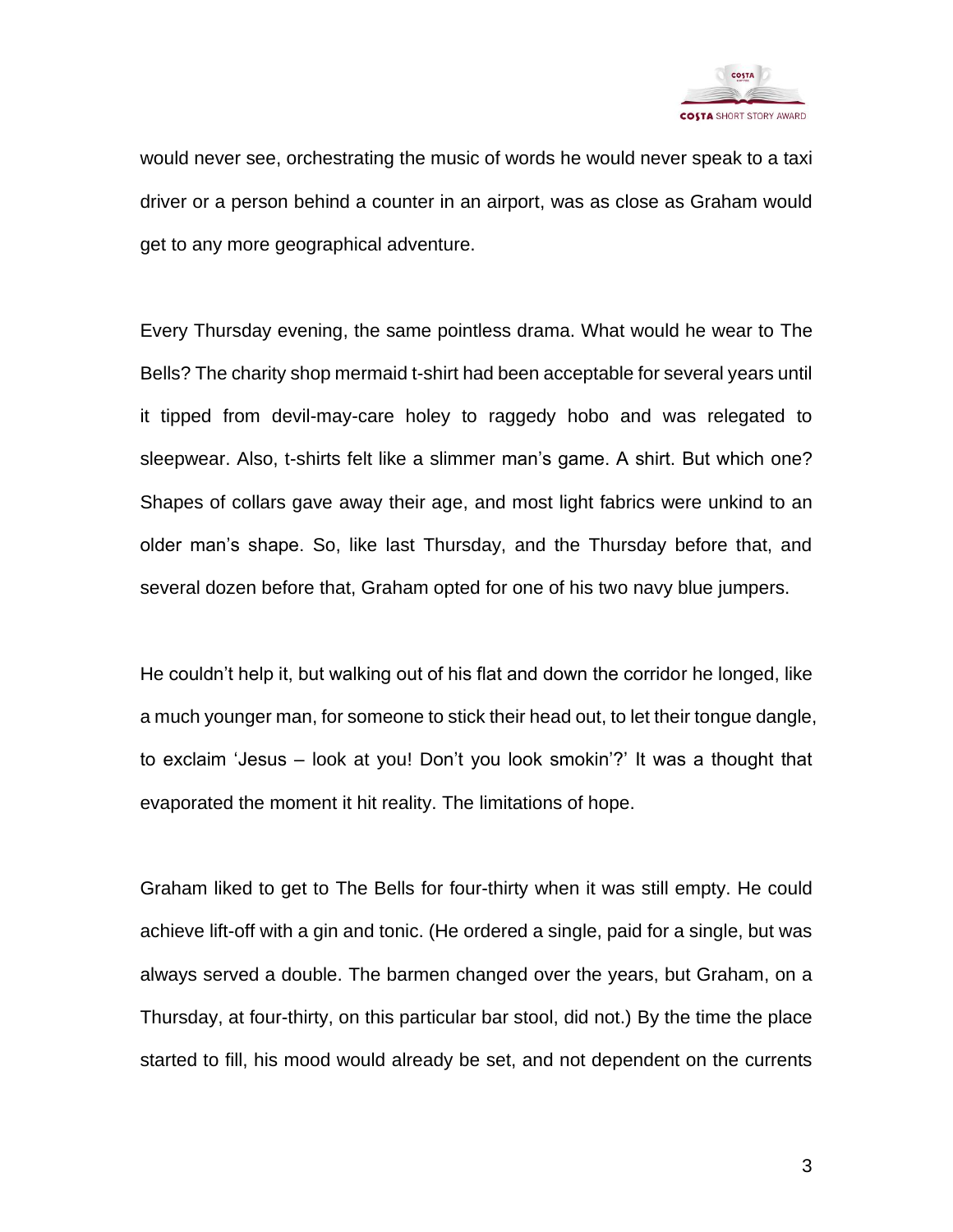

of the crowd. After his G&T, he budgeted for two long, slow pints. They sustained flight for at least an hour or so.

Today, the barman at his end was Sebastian. Sebastian definitely hadn't been christened Sebastian. He'd more likely have been named Ian, or Kevin. Anyway, Sebastian knew the right balance between friendly chatter – enough to make it clear to the wider world that Graham was welcome and known here and that he was quite happy on his own, in fact one would guess that he had chosen to be here on his own – and leaving Graham alone so that he could watch with undisturbed attention the tragedies, comedies, histories, pastorals, pastoral comicals, historical pastorals et cetera that the highly committed cast of queer characters enacted under the gaudy lighting of an old East End boozer that had been converted, back in the eighties, into a sexually illicit, then passé, now ironic gay bar.

No one apart from the staff ever spoke to Graham. He'd spent years perfecting a complex system of body language and expressions to signal that he didn't need to be acknowledged. Need, that was the key word. Graham feared nothing more than being seen as that man, the one trying to chat up much younger men, buying them drinks. A fool. A joke. So he provided strangers with an excuse not to engage. A tonic for their guilt before they had even felt its bite.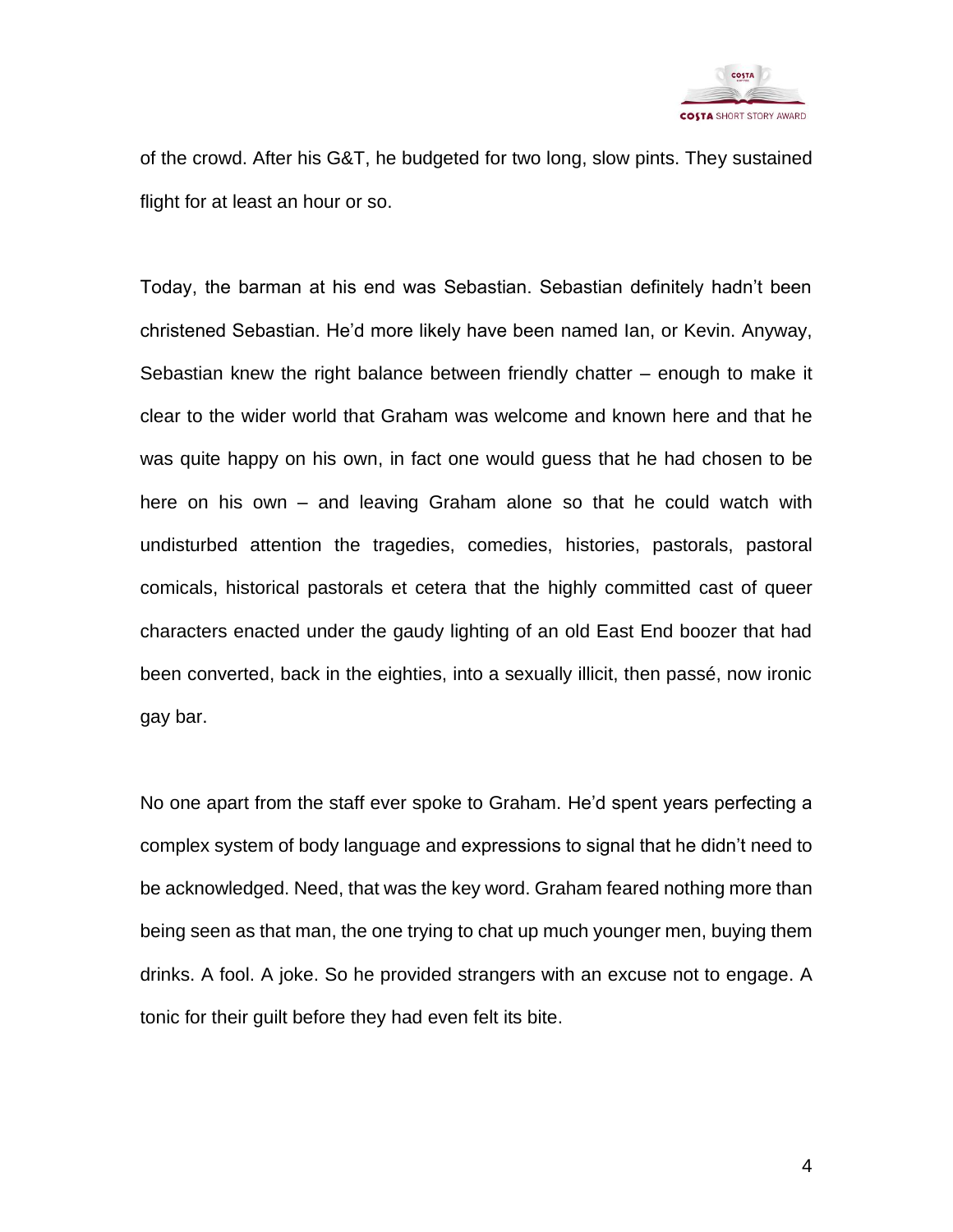

In his darker moments, which were mercifully few, Graham may have felt that his life *was* a joke. To laugh at yourself is healthy, Graham surmised. To laugh at the idea of yourself, that is the end of dignity. Even clowns have dignity. Maybe that was what Tony had been getting at when he said comedy should never be interrogated?

## *I knew I'd fucking see you here you fucking old poof*!

Rowan (definitely not christened Rowan; Barry, more likely) was at The Bells every Thursday. Not once in the past ten years had he spoken a word to Graham despite the fact they'd known each other off and on since they were in their twenties. Rowan had been a boyish beauty, with a very short summer. Making hay, he'd quickly taken up with an older man. The older man died, leaving Rowan a successful tailor's shop not quite on Savile Row but near enough to ensure Rowan would be breezily free of want. They'd slept together, twice. Then again, everyone had slept together at some point.

## *You must have heard? You MUST have heard?*

Even one on one, Rowan spoke as if on stage. He was a starlet here. The young found him camp – hilarious! The middle-aged found him essential - no one could rescue a bad date or a dull mood like Rowan. And the old – well, he and Graham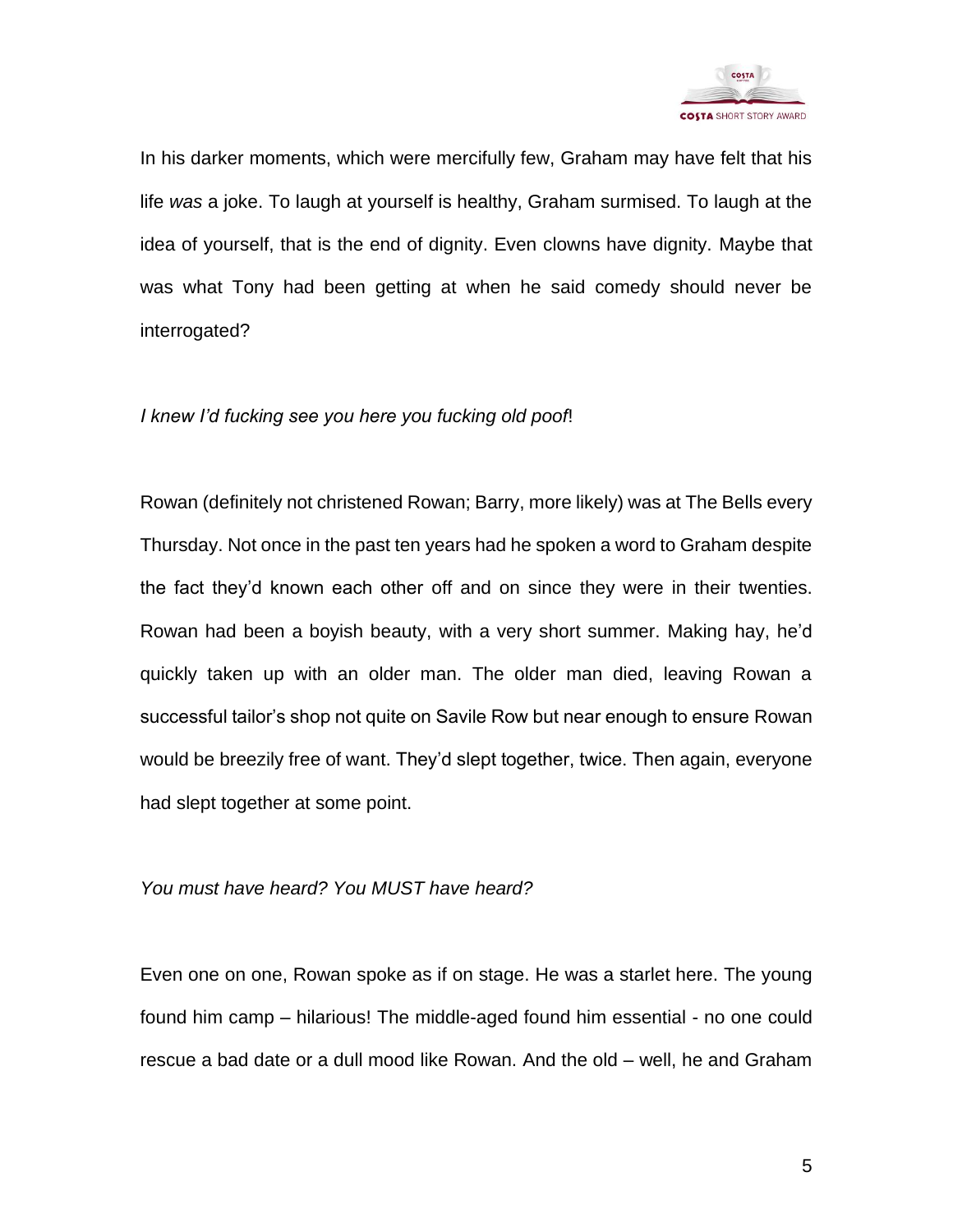

were the only old ones ever in here. So Rowan rolled around the place all night long, having his glass topped up. A camp hamster on a wheel of fun.

*Oh my God. Oh my fucking God – BABE! You haven't heard, have you?*

In his shock at the news, Graham had left half a pint un-drunk. He lay in his bed, turning the phrase over in his head. Tony is dead. The Ethiopian family's music had stopped, but he could hear the couple in the flat on the other side. Their voices were raised, and he couldn't tell if they were fighting or being emphatic.

Tony was dead. That would explain the previous night's unsettled sleep. That would explain the disappearing dreams. Graham had plugged into the Great Oneness, the Universal Consciousness and known. Stop with that rubbish, Graham thought. You just slept badly, end of story. No such thing as a psychic connection, you flagrant old queen. But, still, Tony was dead.

Graham had been struck too senseless by the news to ask Rowan how he'd found out. What did that matter, anyway? They'd all known each other for half a century. Passing time and shared place - like it or not, they were connected. Except, how long had it been since Graham had seen Tony? Or spoken with him?

Twenty-seven years. In a garden centre. Graham and a friend (now dead) had been prancing about, cooing at the pretty flowers, ostentatiously laughing at the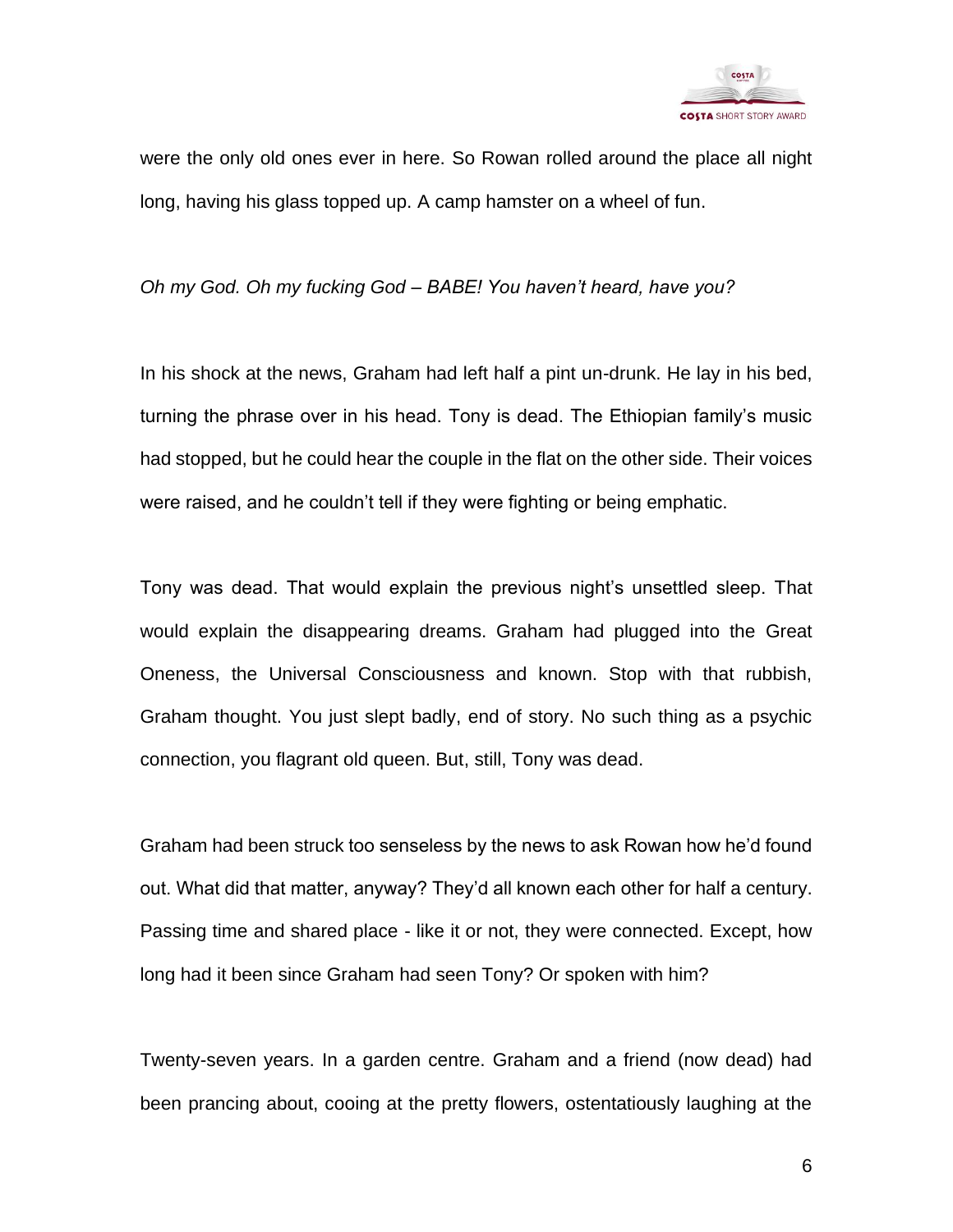

phallic ones, with no intention of buying anything when, from behind a tree fern, Tony had appeared. The warning in his eyes was instant. And before Graham could even ask - Tony's wife and young son emerged from the foliage behind.

Graham remembered nothing of the conversation. He barely remembered anything about Tony. But Tony's wife Miranda's gaze on him – that he remembered. She seemed to be recording every one of his words, movements, expressions. To be transcribed and studied later. In the dark, on her own.

Graham knew he needed to see Miranda. He knew he needed to, but he didn't want to. Twenty-seven years on he wasn't sure he could survive that measuring stare. But need was the key word: he had made the promise about the box to Tony. Although, thinking about it now, that vow made in the heat of youth, it seemed absurd. Tony had predicted it would. Tony said Graham would think exactly this – it's absurd! - when the time came and that's why he had been so insistent. I don't know how you do a blood oath, Tony had said, but that's what this is. OK? A blood oath.

Graham had met Tony on an island in Greece in the early seventies. Graham was there with some friends and lovers from art college. Long-haired boys, smoking weed, naked all day long, camping in the coves and beaches; occasional forays into the *chora* for wine and feta. One morning Graham woke up earlier than the others, disentangled himself from the salty bodies on the tent floor and headed to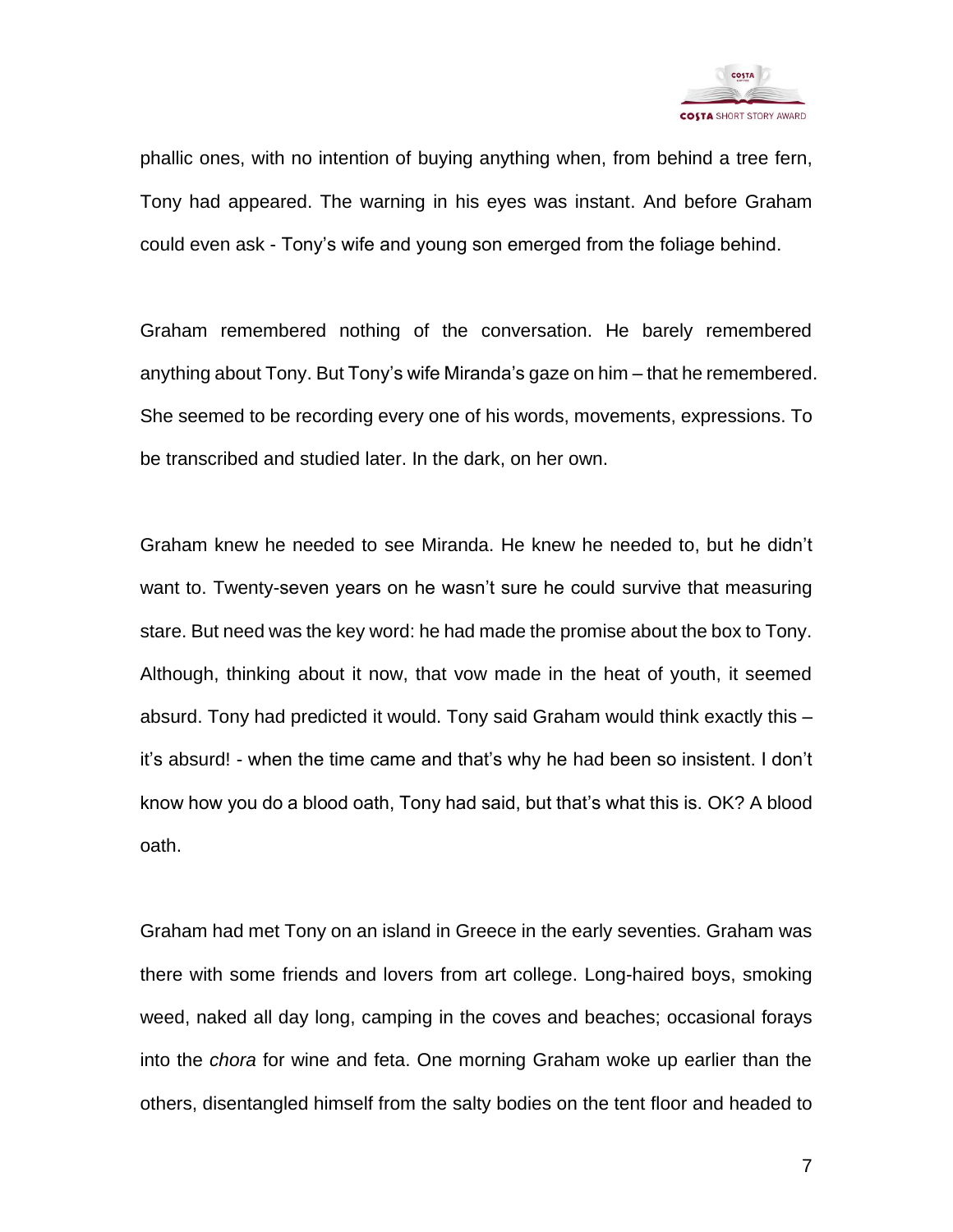

the water. Before he could take more than a few steps towards the sea, he was paralysed by the sight of a man coming out of the waves. Even though the man was in silhouette, the sun exactly behind him, Graham knew this was the most beautiful man he had ever seen. And would ever see.

Tony had an actual room on the island and the rest of the summer was spent in its shuttered half-light. When they arrived back in London, Graham with no job, and Tony having decided to pick up the Business Degree he'd dropped out of the year before, the opportunity to make some money appeared, well, as if by magic. An actor-dancer-singer pal of Graham's had decided to move to New York with the American lover he'd known for three weeks (both now dead) but he had a wellpaid puppet show gig lined up at a children's party in Chelsea that seemed a waste to cancel. Graham and Tony balked at the idea of puppets, but Tony remembered a bit of magic he'd done as a teenager so they whipped up some props, and with Graham styling himself in tribute to Tolkien – they'd become Tony and Grey. Grey and Tony. G&T, they joked.

The Chelsea mother, dazzled more by Tony than the magic, recommended them to another Chelsea mother and so it began. An accidental sideline started resembling a career. Graham's creativity, not potent enough to be an artist, found its perfect arena. Its apogee being the box he created for their sawing-a-man-intwo trick. In reference to the phoenix, he'd painted it furious reds and yellows. All feathers, fireballs and livid blades of flame.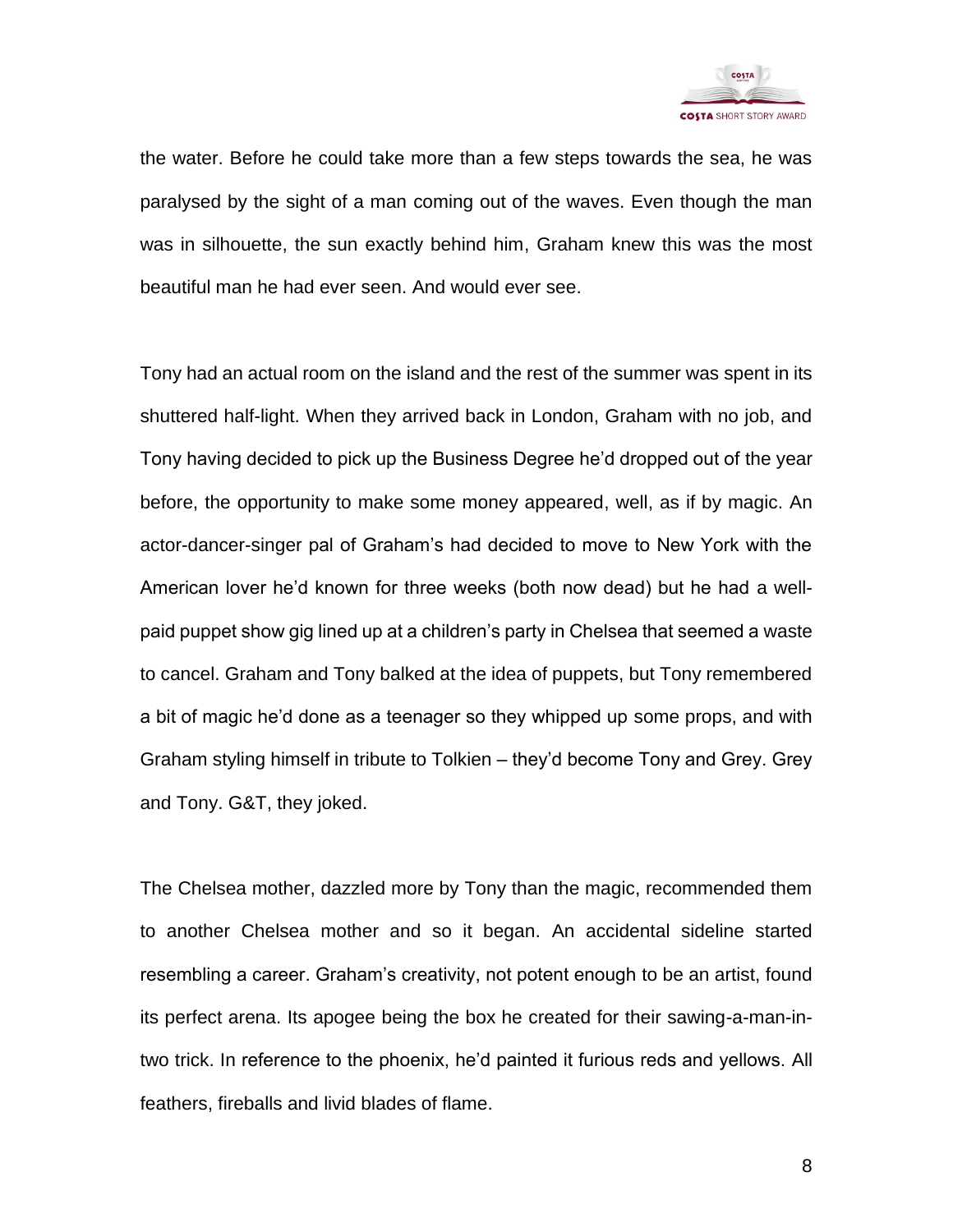

East Finchley, the Tuesday morning after the Thursday night Rowan had broken the news of Tony's death, seemed like a place cursed. Fine drops of rain hung spellbound in the air. Colour drained from the people, buildings, sky. Outside Tony's house, on a street too busy to be peaceful, but too quiet not to feel suburban, was a skip. And before Graham could ring the bell, the front door opened and a man holding a bag of awkwardly chopped timber came out.

*Miranda?* Graham called in to the deserted hallway.

*Loft extension*, Miranda explained, as she laid out biscuits and milk and tea. *What timing*, she added. Did she mean Tony's death? Surely not. She must have meant the work on the house. Yes, Graham chastised himself, of course she meant the work on the house.

After Tony finished his degree, he'd quickly found real work. Which meant their magic double act was squeezed into weekends. It had mainly been weekends anyway but now, for Tony, it was weekend work on top of weekday work. For Graham, the magic was all he had. As a compromise, they stopped playing working men's clubs, which had always felt like a grind, and stuck to kids' parties.

Graham could feel Tony disappearing, fading from their relationship and rematerialising somewhere else. He didn't know where that somewhere else was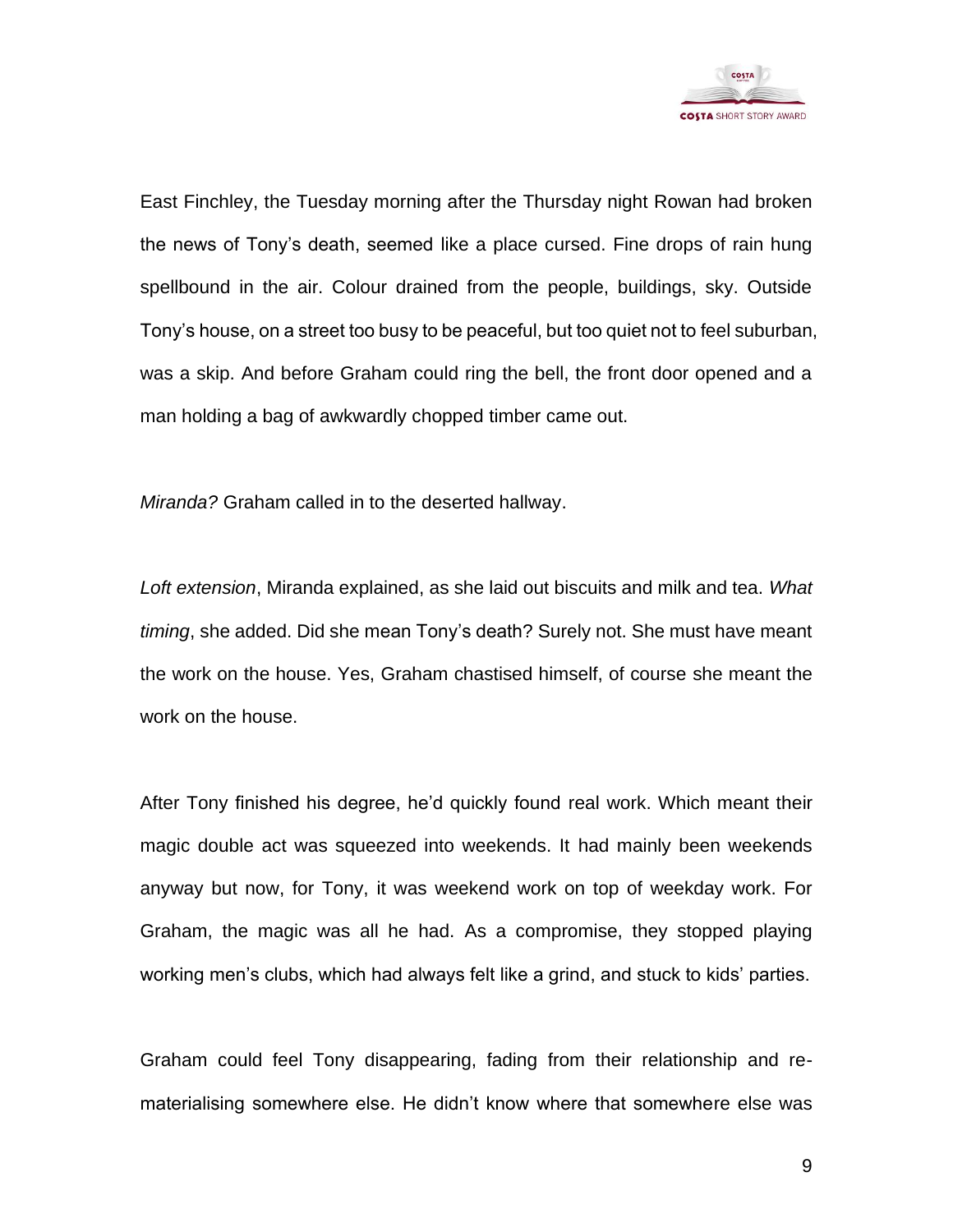

until one night on the Heath, half an hour into a moonlit amble, Tony announced he'd met a girl. A woman. And it was serious. This was the first time Graham had been given to understand that what they had wasn't serious. Little else was said, and the sex they both found that night in the cruising area – with each other, and with strangers – was angry.

There was an overlap of about seven years. Tony dating Miranda. Sleeping with Graham. Tony moving in with Miranda. Sleeping with Graham. Tony proposing to Miranda. Getting married. Buying a flat. Then a house. This house; the one Graham was in now. Tony cut it off, or tried to, when his son was born. But there were relapses until, finally, the choreography of it all had become so far removed from its original impulses that both men gave up, exhausted.

After their opposite of a dramatic ending, Graham had seen him a few times more. Three times in The Bells, talking to other men. (Miranda had been abroad, Graham had found out from the barman. Who'd found out – of course – from Rowan.) And then that time in the garden centre.

*I'm glad you telephoned*, said Miranda. Her hand was frozen mid-air, teapot at an almost steep enough angle for tea to start streaming on to the carpet, and she was staring at a corner of the ceiling. The East Finchley curse had penetrated the house, maybe? It lasted a second, she shook herself out of it, and poured for them both. *I had no way of contacting you*, she explained.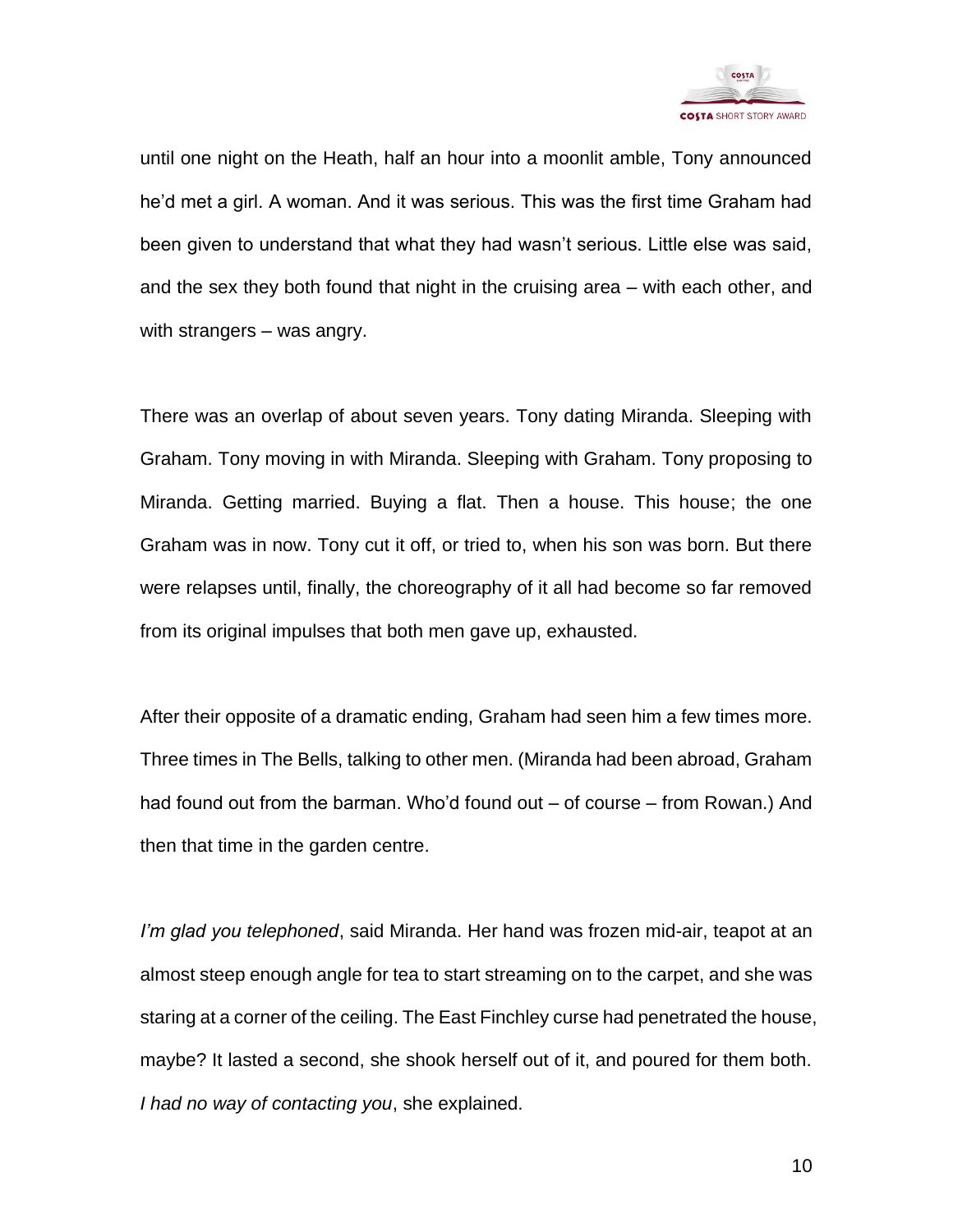

Why would she want to contact him, Graham wondered. She only knew about Tony and Grey, Grey and Tony, in their professional incarnation. She must have considered Graham a colourful bit part player from the more picaresque scenes of her dead husband's past. Before he knew what he was doing or why, Graham retrieved something from his inside coat pocket and pinned it down on the table in front of him.

It was the only photo Graham had of Tony. He'd had hundreds. Beauty like Tony's demanded capturing. One night not long after the conversation on the Heath Graham had burned them all. It was the only moment in his life in which he'd been melodramatic, and the thought of it still made him shudder. The one photo to escape his scorned diva inferno was of a nothing-in-particular moment. Tony sitting on a chair at a party. Looking in the direction of his interlocutor. Casually detached. The planes of his face, caught in three-quarter profile by the light of a lopsided lampshade, made Cubist.

The unimportant ordinariness of it all had allowed this one portrait of his ex-lover to keep growing in power over the years, so that now, as thumbed and faded as it was, it had an iconic quality.

Miranda looked down at it. A sincere smile. Something, though, in her body language – perhaps a dart of the eyes, not in any way a conscious movement –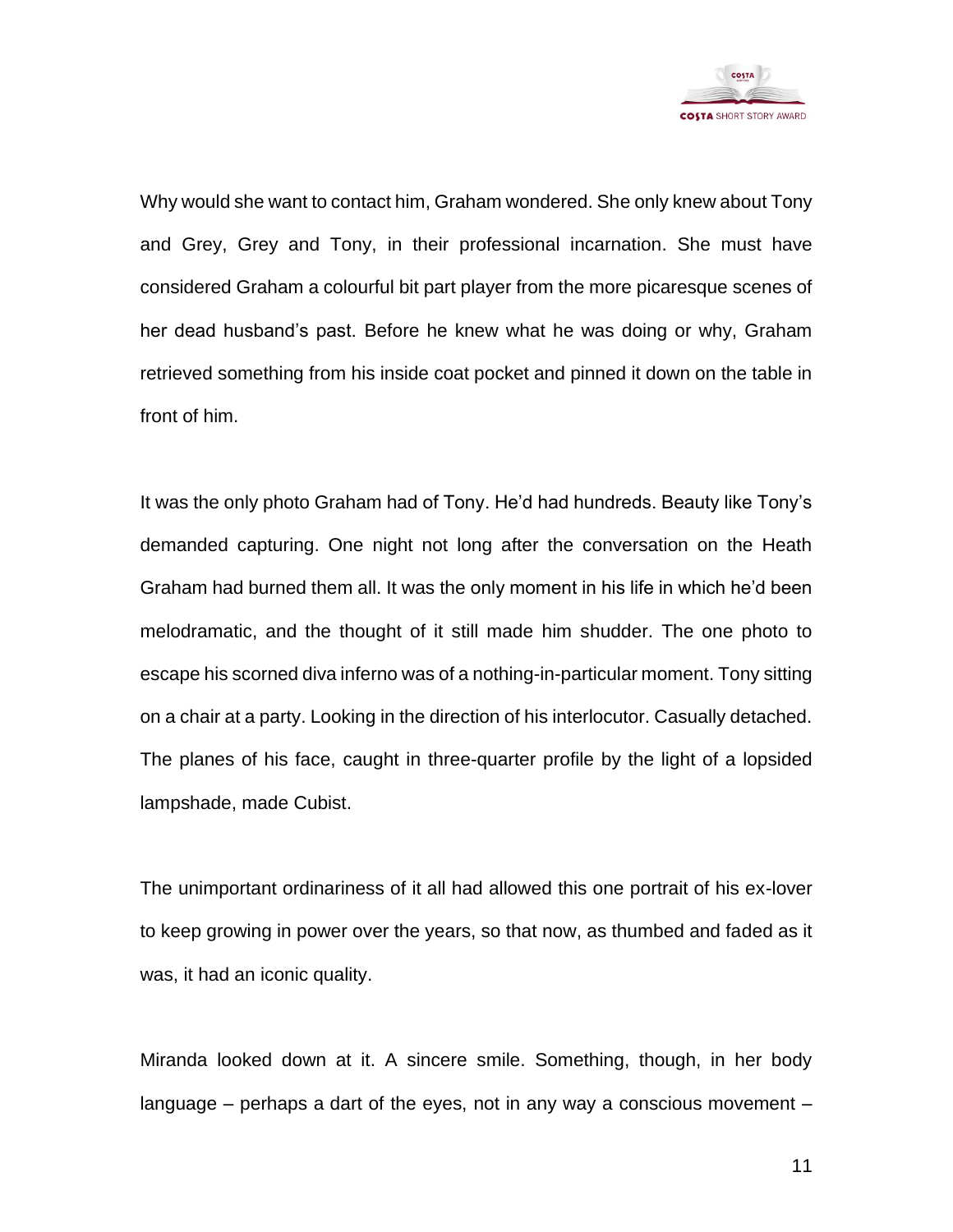

caused Graham to look over her shoulder. On the table up against the wall behind her, row after row of silver-framed photos. Tony and Miranda. Tony and Miranda and their young son. Just Tony. Just Miranda. Just – that young man must be their son grown up? Smiling gods, in the Valley of the Kings. Monuments to four decades of life.

He felt like a fool, and sipped his tea.

*And I wanted to contact you*, Miranda continued, *because I know*… She paused. Or maybe he imagined she paused. *Because I know how much you meant to Tony.* She picked up a biscuit, snapped it in half, then put both pieces back on her saucer. She considered the broken biscuit, took one half, lifted it to her mouth, hesitated, put it back down again.

Miranda knew? Tony had always insisted she'd been oblivious. Her not knowing had taken the sting out of his – well, he couldn't help himself, this was just how he saw it – his treachery. Even though she was the other woman to start with, he had become the other woman and, a year into the overlap, he had started feeling guilt.

No way I can ask her about the box now, Graham thought. He'd sworn to Tony. Blood oath. But that was before Graham knew she knew and… Why had he come here with this ridiculous request? Who exactly did he think he was? Don't impose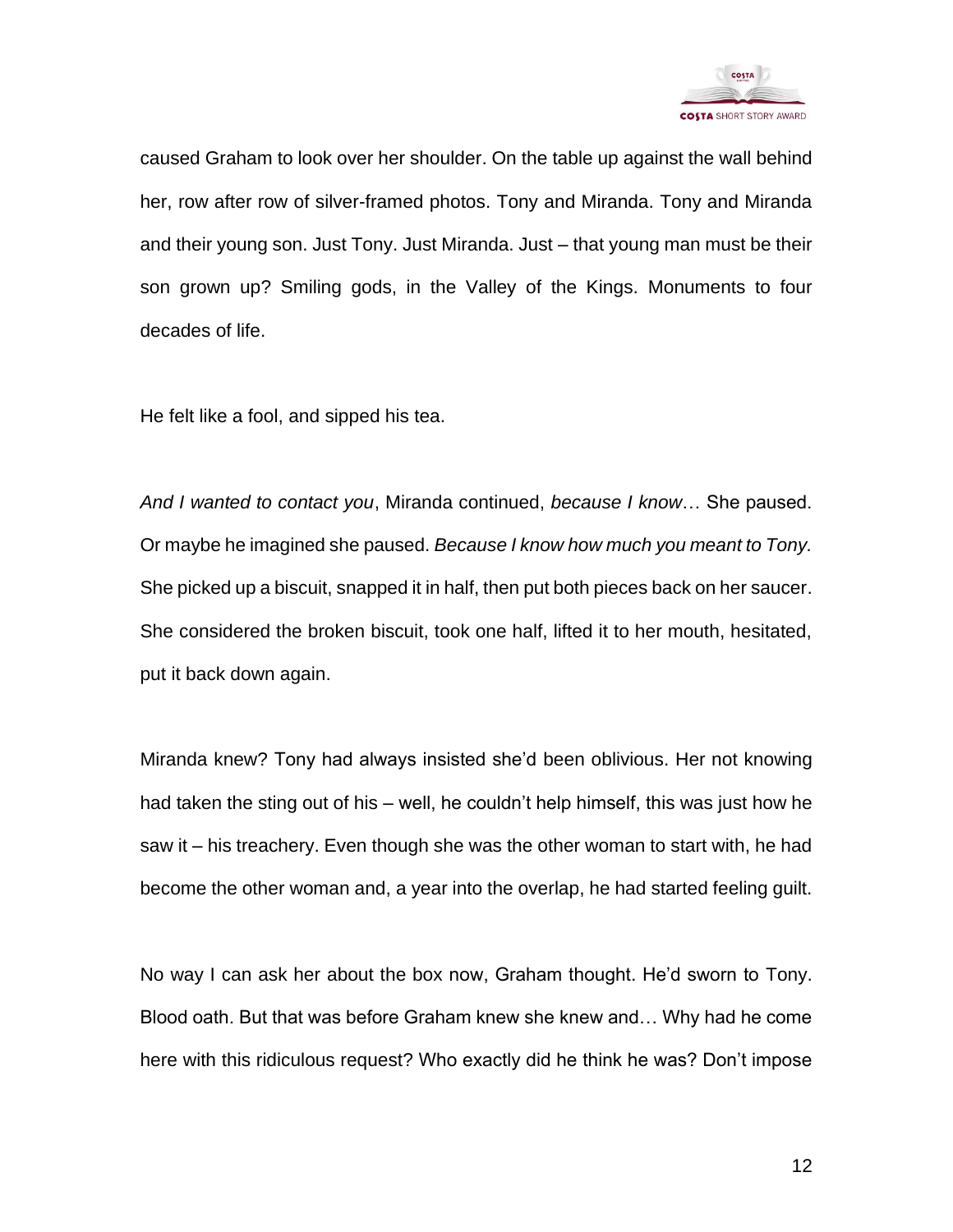

yourself! Don't ask for anything not given freely! You're very much in danger of becoming a joke.

Graham stood up. He'd not had more than two sips of his tea. He'd been here barely five minutes.

About a year and a half into their relationship, packing up props into their van, somewhere in Kilburn after an unwanted, ill-received performance in the backroom of an Irish pub, Tony had started laughing. The kind of wild laughter that stops you in your tracks until it has passed. Once they were packed up and driving Graham had asked Tony what it was about. He wouldn't say. Then that night in bed, more laughter, not quite as mad, a sort of aftershock. In the morning Graham woke up to the sight of Tony, naked back to the room, looking out of the window.

*I've never been happier*, Tony said, voice very flat. The absurdity of it all had overcome him, Tony explained. Punters throwing pints at two poofs doing halfarsed magic in a grotty corner of London. *How do you cut a man in half?* A camp pause from Tony, twinkling in his sequined waistcoat. Graham springing up in the flaming box. *Like this!* Then the saw. Then the pushing apart of the two halves of the box. Graham's head sticking out one end, mugging at the punters. (*Feck off you eejits!*) His toes in the other box, wiggling to show they weren't mechanical.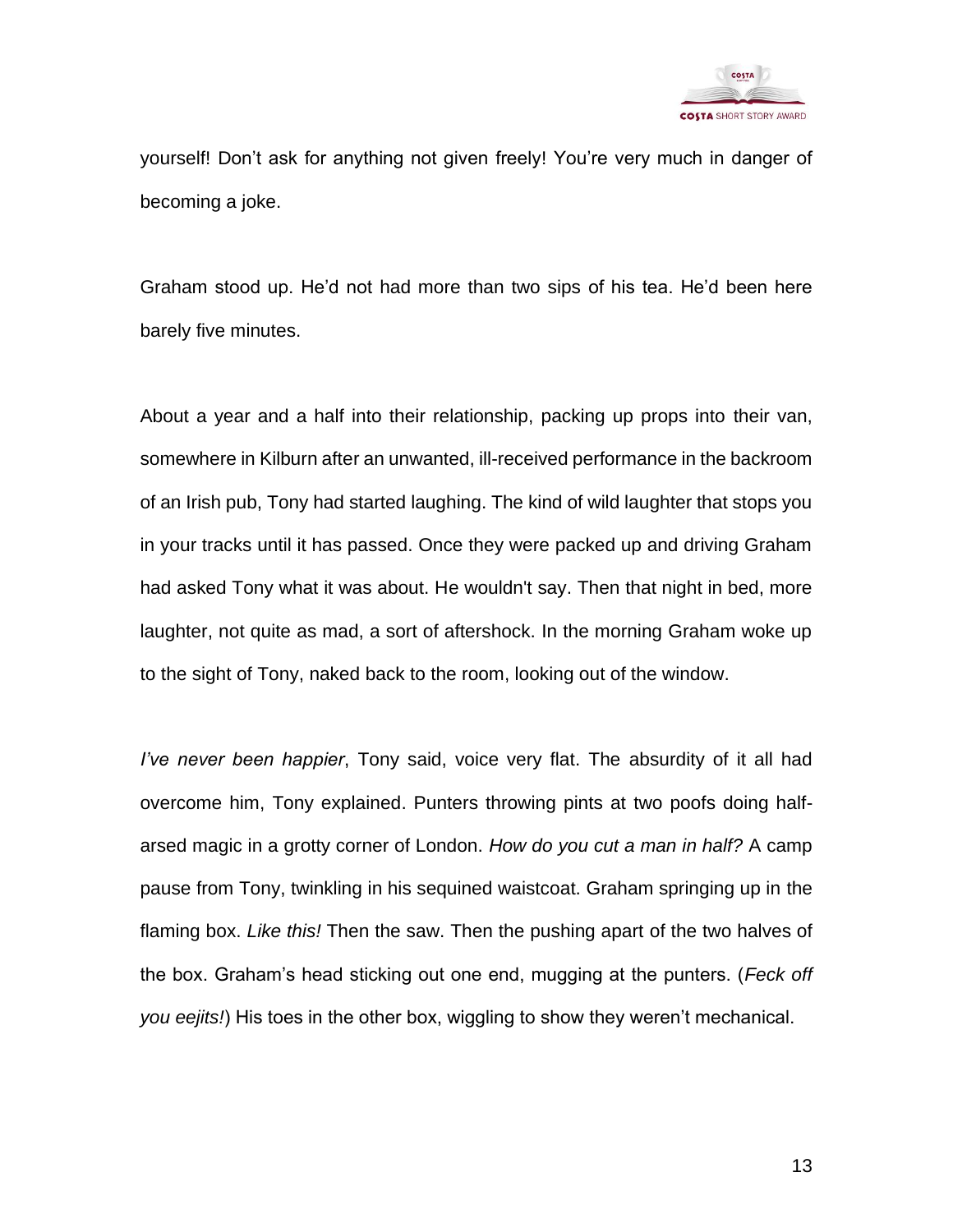

It was all so ridiculous. It was all so completely the opposite of any kind of real, thought out, planned existence. Tony and Grey were so ridiculous, and yet – *I've never been happier,* Tony said again. And that's when he'd insisted on the blood oath. If he died first, Graham had to make sure he was buried in the saw-a-manin-two box.

Graham was still standing. Miranda betrayed no surprise. *Do you want some of your old things?*, she asked. *We've been clearing out the loft and there's lots of your old stuff up there*. Tony had temporarily agreed to store their props until Graham found a place of his own, but that had never happened. *There's a top hat, I know that*. No mention of the box. *With a false bottom*. Even if she did mention the box, Graham still wouldn't be able to enforce, ask to enforce, Tony's request from beyond the grave. Get a grip, Graham told himself, that was Tony's wish decades ago. Before he had a child. Before – before all of his life.

East Finchley was still cursed. The pin-prick raindrops hung in the exact same positions in the air as when he'd gone into the house. He walked in the direction of the tube station, replaying the past ten minutes in his head. Replaying the past ten years. The past thirty, forty, fifty. And he felt – suddenly – a deep, stabbing pain. He had failed the only man he had ever loved; he had failed to fulfill the one promise he'd ever made. He had failed.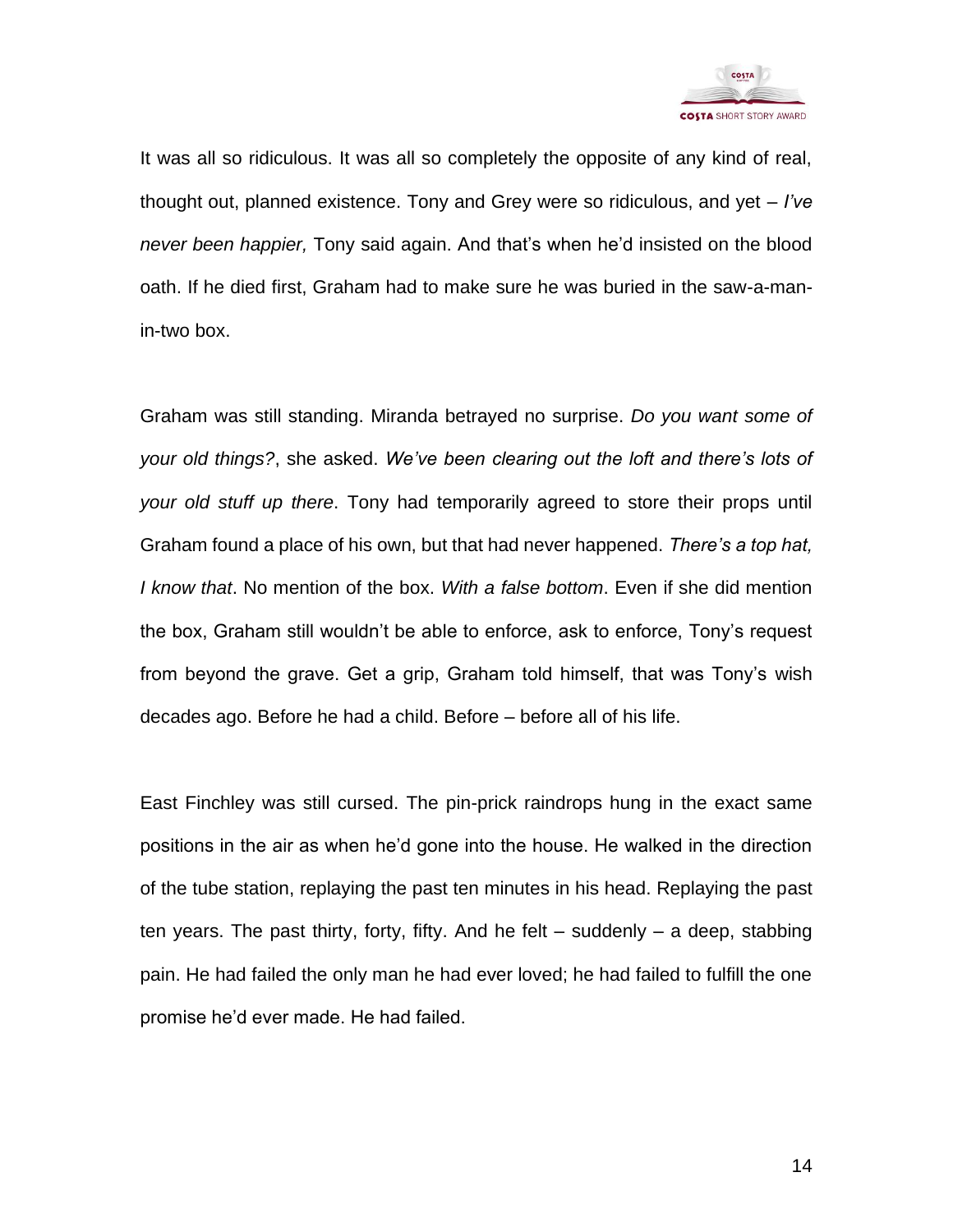

Graham's hand darted to his inside coat pocket. The photograph. He stopped, wet accumulating on his face. Losing that now, at this stage, that would be too much to ask of him. He turned back.

In two nights' time, Graham thought, he'd be back at The Bells. Hopefully Sebastian would be behind the bar. Maybe halfway through his first pint Rowan would roll up and speak to him for the second time in a decade. He might say something like *Life's a bitch, babe*. Or, *I'm going to the Memorial Service, are you darling?* And Graham would go home and sleep in his mermaid t-shirt and wake up in the morning trying to catch the heavy chest of his dreams before it sank into the dark of his waking life, and maybe the Ethiopian family would play music, and maybe the couple would argue or just be emphatic, and before he knew it it'd be Thursday again and he wondered how he would die. Not the manner. Not really how, but where. What would be the geographical circumstances? On the street? On his bathroom floor? A tumble down the stairwell? (A fall on the stairs would constitute his second ever melodramatic act. He quite liked that possibility.)

Graham was opposite the house. The second half of my life, he thought, has been so… No Addis Ababa. Not even wiggling mechanical toes. A mermaid with motheaten blues. Go in, ask for the photo back, leave.

Then a miracle. Stepping out the front door and into the garden, with the phoenix flame box, the saw-a-man-in-two box, over his shoulder, was Tony. The needling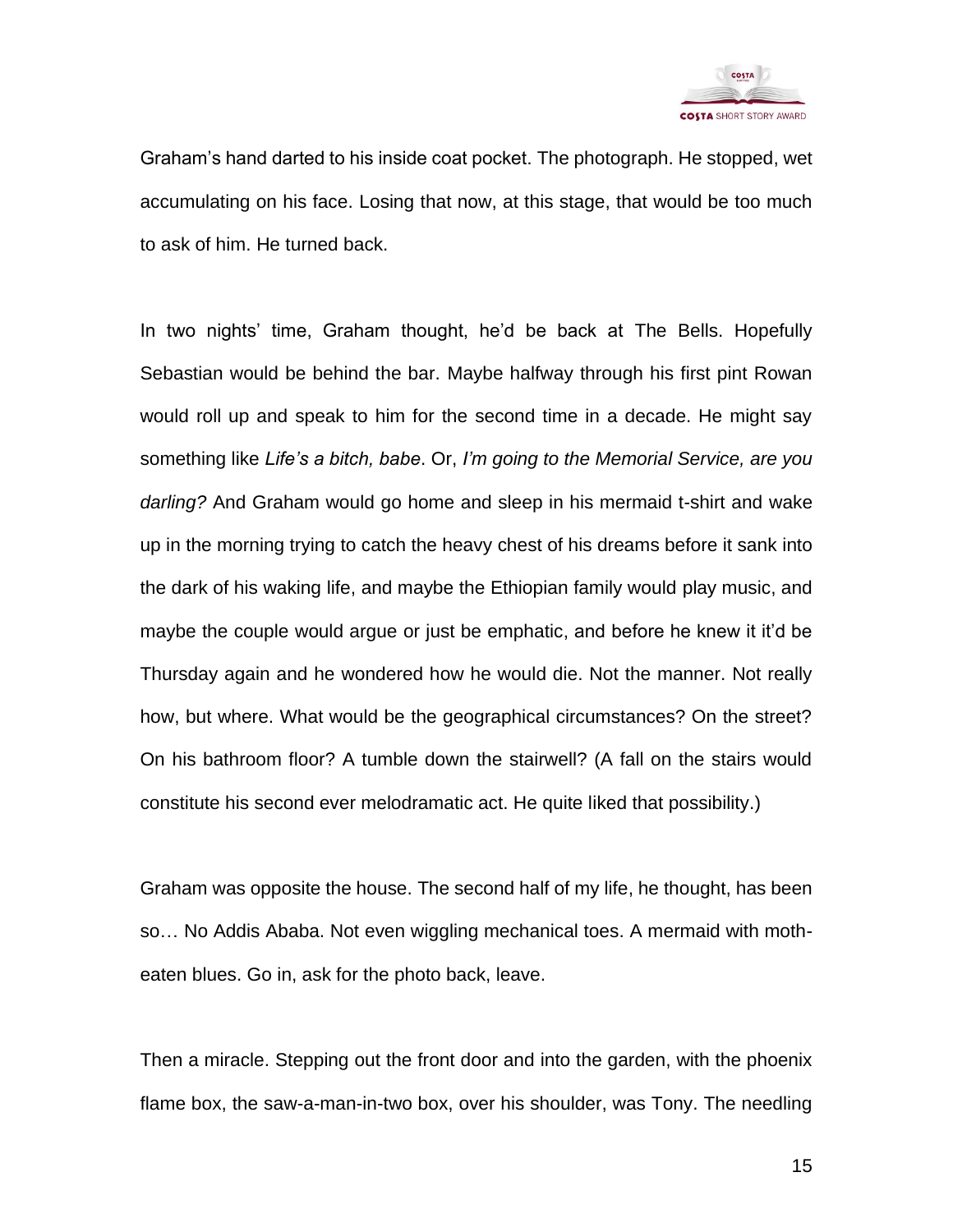

raindrops sighed in unison, gave in, and fell to the earth. If this clearing in North London had been put under a spell, this glowing man was the hero come to break it.

Tony walked up to the skip.

*That's mine*, Graham said, involuntarily. He wasn't sure if the young man who looked like Tony had heard him, so he crossed the road, and said it again, louder. *That's mine*. He needed to explain, so he didn't come across as a mad stranger. *That was mine. And your father's.* …*I'm –*

*Grey!* The young man had finished his sentence.

Graham blinked at Tony's son. Raindrops stung. No words came.

*Tony and Grey? Dad told me all about you.*

Graham was in a dream. Waves were breaking on the lawn. A man was lit in silhouette, the sun exactly behind him. Underwater music played by mythical creatures on lyres. Finally, words: *He wanted to be buried in that*.